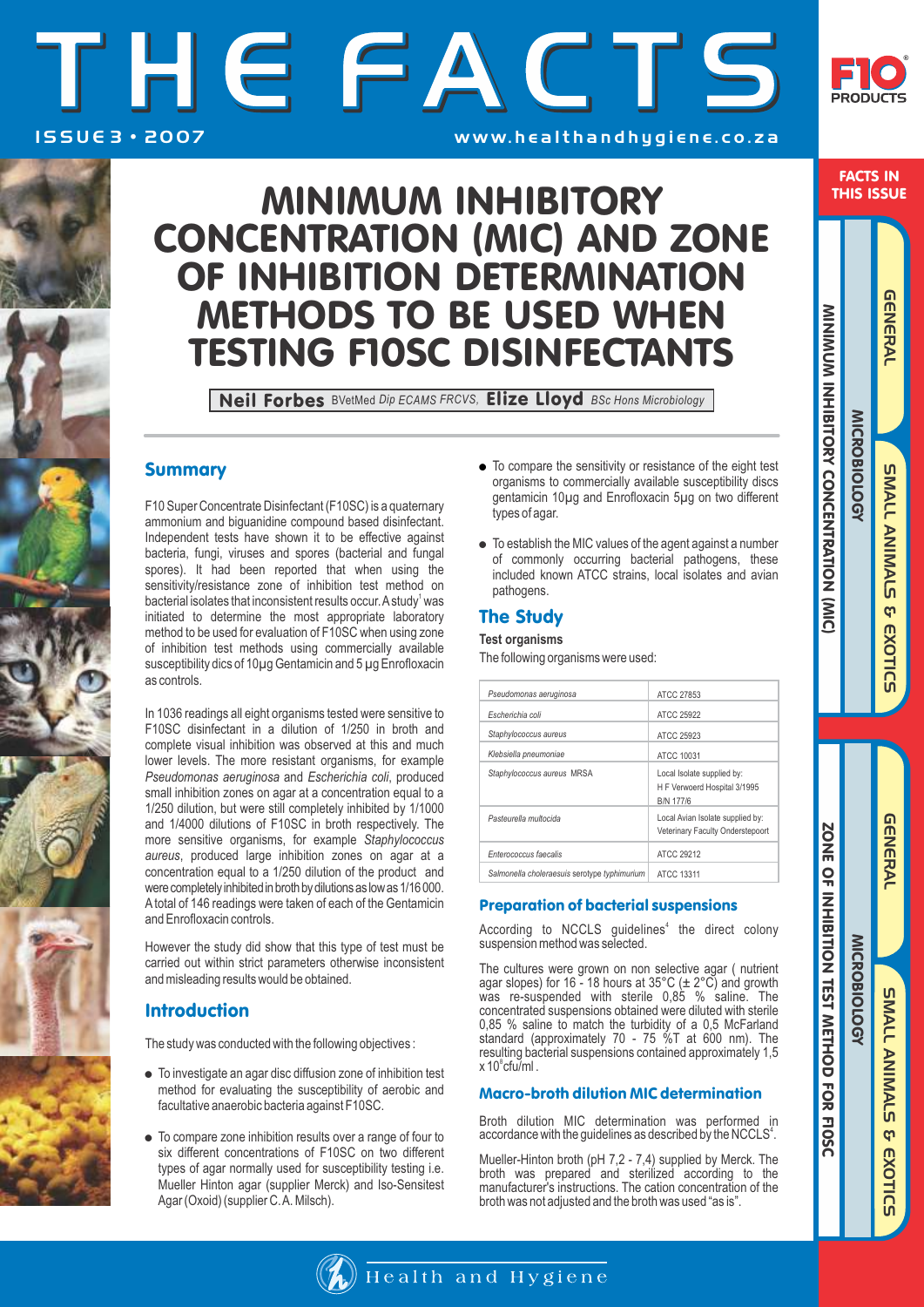

Eleven tubes were prepared in duplicate for each test organism starting with a 1/125 dilution of F10SC (0,8%) made directly in Mueller-Hinton broth. Tube 1 contained 1 ml of this solution. Sterile Mueller-Hinton broth (1 ml) was put into tubes 2 - 11 and the starting concentration of 1/125 was diluted 1:1 with the sterile broth in tube 2, resulting in a concentration of 0,4% or a dilution of 1/250 in tube 2. Further serial dilutions were done in the same way up to tube number 9 covering a range of dilutions from 1/125 to 1/32 000. Tube 10 contained inoculated broth and served as a positive control. Tube 11 contained uninoculated broth and served as a negative control. Both tubes 10 and 11 contained no anti microbial agents. All tubes contained 1 ml of Mueller-Hinton broth.

The bacterial suspensions obtained with the direct colony suspension method contained approximately 1,5 x 10 $\degree$  cfu/ml. These suspensions were further diluted 2 ml in a total of 10 ml with sterile saline to give an approximate count of  $3 \times 10^7$  cfu/ml. Each tube containing a total volume of 1 ml broth (except the negative control tube) was inoculated with 10  $\mu$ l (0,01 ml) of this diluted organism suspension resulting in an approximate count of  $3 \times 10^5$  cfu/ml or per tube.

Total counts were done (serial dilutions) on plate count agar to confirm the viable number of organisms that were present in the test suspensions.

Tubes were incubated 16 - 20 hours at 35°C. The MIC value obtained is interpreted as the concentration of the anti microbial agent, contained in the first tube in the series, that inhibits visible growth of the test organism.

#### Agar disc-diffusion zone of inhibition determination.

The Kirby Bauer method of agar disc-diffusion zone of inhibition determination as described by Koneman et al<sup>3</sup> was used.

Mueller-Hinton agar (pH 7,2 7,4) supplied by Merck. The agar was prepared and sterilized according to the manufacturer's instructions. (± 25 ml was poured into 90 mm Petri dishes. Agar thickness approximately 4 mm.)

Oxoid Iso-Sensitest agar supplied by C AMilsch. The agar was prepared and sterilized according to the manufacturer's instructions.  $(\pm 25 \text{ ml})$  was poured into 90 mm Petri dishes. Agar thickness approximately 4 mm.)

#### Preparation of discs and F10SC stock solutions

To achieve the same levels of active ingredients present in 1 ml of a specific broth dilution of F10SC on discs containing a volume not exceeding 10 µl (0,01 ml), it was necessary to prepare stock solutions of F10SC:

For example:

Desired disc content:

0,4 % F10SC (a dilution of 1/250 of F10SC is equal to 0,4 % of F10SC).

### Desired disc content: 0,4 % F10SC

Desired disc content:  $0,4\%$  F10SC<br>Amount delivered to disc (0,01 ml)<br>Amount delivered to disc (0,01 ml) Amount delivered to disc (0,01 ml)

Thus 0,01 ml of a 40 % solution on a disc contained the same amount of active ingredients as 1 ml of a 0,4 % solution of F10SC. Stock solutions ranging from 40 % to 1,25 % were prepared and used on the discs. These represented 1 ml broth dilutions of F10SC ranging from 1/250 to 1/8000.

In previous tests 20 µl of less concentrated stock solutions were used on the discs with poor results. Volumes in excess of 10 µl cause distortion of the inhibition zones because of the limited ability of the discs to fully absorb such volumes.

#### Preparation of Petri dishes

Sterile blank discs (Mast) 6,5 mm in diameter of were obtained from Davies Diagnostics.

Approximately 130 plates each of Mueller-Hinton agar and Iso-Sensitest agar were used for the tests. Tests at all levels of F10SC were done on duplicate plates for each type of agar. An average of six discs were used over two pates for each F10SC dilution.

All agar plates were inoculated with bacterial suspensions prepared according to the direct colony suspension method as previously described.

Plates at room temperature were streaked 3 times with cotton swabs dipped into the suspension over the entire agar surface, rotating the plates approximately 60° to ensure an even distribution of the test organism. Excessive moisture was avoided.

Plates were left 3-5 minutes to dry. Blank discs were put onto the inoculated surfaces of the Mueller-Hinton and Iso-Sensitest agar plates using sterile forceps. Approximately three discs per 90 mm plate were used. Gentle pressure was applied with sterile forceps to ensure complete contact of discs with agar. Oxoid gentamicin 10µg and Enrofloxacin 5µg reference discs were also applied to both types of inoculated agar.

A micro pipette (Eppendorff pipette) was used to drip 10 µl discs of the various stock solutions of F10SC onto the discs.

Plates were not inverted and were incubated within 15 minutes of disc application for 16 - 18 hours at 35°C ( $\pm$  2°C). All testing was done in duplicate and total counts of all the bacterial suspensions were done.

#### Quality Control of media

Three ATCC reference strains of test organisms were used for the quality control of the Mueller-Hinton agar and broth:

| Pseudomonas aeruginosa | ATCC 27853 |
|------------------------|------------|
| Escherichia coli       | ATCC 25922 |
| Staphylococcus aureus  | ATCC 25923 |

**Mueller-Hinton agar**: All three organisms were used. The agar depth was controlled at approximately 4 mm to minimize variability in zone sizes. Commercially available Oxoid susceptibility discs gentamicin 10µg were put on Mueller-Hinton plates used for the testing of F10SC. The average inhibition zone sizes obtained for gentamicin were well within the stated acceptable ranges for each specific reference organism as indicated by the NCCLS<sup>4</sup>.

**Mueller-Hinton broth**: *Pseudomonas aeruginosa* ATCC 27853*,* and *Escherichia coli* ATCC 25922 were used for the quality control of the broth. SABS could not supply the *Staphylococcus aureus* ATCC 29213 reference strain suggested by the NCCLS<sup>4</sup> for the testing of Mueller-Hinton broth. The use of *Pseudomonas aeruginosa* ATCC 27853 and *Escherichia coli* ATCC 25922 for quality control purposes was considered sufficient to validate the results. Serial dilutions were prepared in Mueller-Hinton broth containing gentamicin ranging from 10 - 0,078 µg/ml. MIC values observed for both organisms were well within the acceptable ranges as specified by the NCCLS<sup>4</sup>

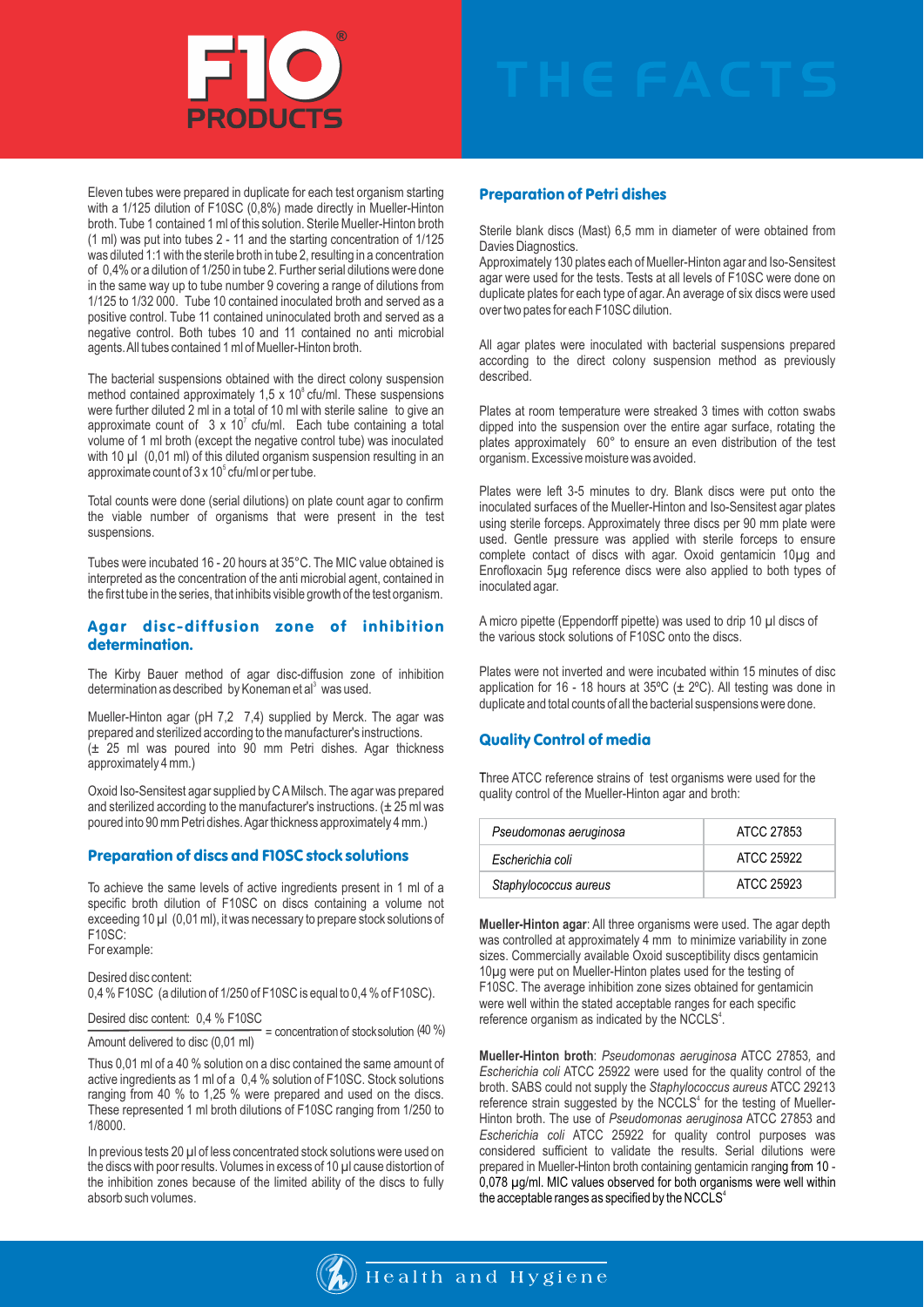

Positive controls: Sterile Mueller-Hinton broth, Mueller-Hinton agar plates and Iso-Sensitest agar plates were inoculated with the test organism suspensions used for the relevant tests and good growth was observed after 16-20 hours incubation.

Negative controls: Sterile Mueller-Hinton broth, Mueller-Hinton agar plates and Iso-Sensitest agar plates were incubated under the same conditions as the rest of the test tubes and plates to confirm sterility.

## RESULTS

#### MIC values in Mueller-Hinton broth

Average result of both tubes tested for each organism indicated as one result only where results were the same. Both results indicated where differences between the duplicate test results were observed.

#### Table 1

| <b>Tube number</b>                                            | 1                                     | $\overline{2}$                       | 3                                              | 4                               | 5       | 6      | 7       | 8       | 9         | 10<br>Negative Positive<br>Control Control | 11<br>Control |
|---------------------------------------------------------------|---------------------------------------|--------------------------------------|------------------------------------------------|---------------------------------|---------|--------|---------|---------|-----------|--------------------------------------------|---------------|
| Concentration of F10SC                                        | $\sigma_{\theta_{\text{o}} \text{o}}$ | $\sigma_{\tilde{\mathcal{V}}_{o/o}}$ | $\sigma_{\mathcal{J}_{\mathsf{p} \mathsf{o}}}$ | $\mathcal{O}_{\mathcal{V}_o o}$ | Orgolo  | Opple  | 000000  | 000000  | 0,00310/0 |                                            |               |
| Dilution of F10SC                                             | 1/125                                 | 1/250                                | 1/500                                          | 1/1000                          | 1/2000  | 1/4000 | 1/8000  | 1/16000 | 1/32000   |                                            |               |
| Pseudomonas aeruginosa<br>ATCC 27853                          |                                       |                                      | ٠                                              | Ē.                              | $^{++}$ | $++$   | $^{++}$ | $++$    | $++$      |                                            | $***$         |
| Escherichia coli<br><b>ATCC 25922</b>                         |                                       |                                      | ÷                                              |                                 |         |        | $++$    | $++$    | $++$      |                                            | $***$         |
| Staphylococcus aureus<br>ATCC 25923                           |                                       |                                      |                                                |                                 |         |        |         |         | $+$       |                                            | $***$         |
| Klebsiella pneumoniae<br>ATCC 10031                           |                                       | ٠                                    |                                                |                                 | ٠       |        | $-$ /+  | $^{+}$  | $++$      | ٠                                          | $***$         |
| Staphylococcus aureus<br>MRSA Local isolate                   |                                       |                                      |                                                |                                 |         |        |         |         | $+$       |                                            | $***$         |
| Pasteurella multocida<br>Local isolate                        |                                       |                                      |                                                |                                 |         |        |         |         | $^{++}$   |                                            | $***$         |
| Enterococcus faecalis<br>ATCC 29212                           |                                       |                                      |                                                |                                 |         |        |         |         | $+$       |                                            | $^{++}$       |
| Salmonella choleraesuis<br>Serotype typhimurium<br>ATCC 13311 |                                       |                                      |                                                |                                 |         |        |         | $^{++}$ | $++$      |                                            | $***$         |

indicated good visible growth of the test organism indicated the absence of visible growth of the test organism

#### The F10SC MIC values **Figure A**

| <b>Test organism:</b>                                         | <b>Concentration of F10SC (dilution) that</b><br>resulted in complete visual inhibition of the<br>test organism $=$ MIC value |
|---------------------------------------------------------------|-------------------------------------------------------------------------------------------------------------------------------|
| Pseudomonas aeruginosa<br>ATCC27853                           | A dilution of 1/1000 or 0,1 % F10SC                                                                                           |
| Escherichia coli<br>ATCC 25922                                | A dilution of 1/4000 or 0,025% F10SC                                                                                          |
| Staphylococcus aureus<br>ATCC 25923                           | A dilution of 1/16 000 or 0,00625% F10SC                                                                                      |
| Klebsiella pneumoniae<br>ATCC 10031                           | A dilution of 1/4000 or 0.025% F10SC                                                                                          |
| Staphylococcus aureus<br><b>MRSALocalisolate</b>              | A dilution of 1/16 000 or 0.00625% F10SC                                                                                      |
| Pasteurella multocida<br>Localisolate                         | A dilution of 1/16 000 or 0,00625% F10SC                                                                                      |
| Enterococcus faecalis<br>ATCC 29212                           | A dilution of 1/16 000 or 0,00625% F10SC                                                                                      |
| Salmonella choleraesuis<br>Serotype typhimurium<br>ATCC 13311 | A dilution of 1/8000 or 0.0125 % F10SC                                                                                        |

Repeatability of results: The values obtained for *Pseudomonas aeruginosa* ATCC 27853, *Escherichia coli* ATCC 25922 and *Staphylococcus aureus* ATCC 25923 were the same as obtained in previous tests under the same conditions<sup>2</sup>.

#### Diffusion susceptibility results

All the organisms tested were sensitive to F10SC in a dilution of 1/250 in broth and complete visual inhibition was observed at this and much lower levels. The more resistant organisms, for example *Pseudomonas aeruginosa* and *Escherichia coli* , produced small inhibition zones on agar at a concentration equal to a 1/250 dilution, but were still completely inhibited by 1/1000 and 1/4000 dilutions of F10SC in broth respectively. The more sensitive organisms, for example *Staphylococcus aureus*, produced large inhibition zones on agar at a concentration equal to a 1/250 dilution of the product and were completely inhibited in broth by dilutions as low as 1/16 000.

The effect of F10SC concentrations on eight different test organisms was measured. Average inhibition zone sizes were noted in mm. (An average of 6 discs were used for each F10SC dilution over two plates)

#### Zone measurements

The effect of F10SC concentrations on eight different test organisms. Inhibition zone measurements in mm. (± 6 discs per F10SC dilution over two plates.

#### Table 2 - using Mueller-Hinton Agar.

| Dilution of F10SC                                                   |       |       |        |                    |                    |            |  |  |
|---------------------------------------------------------------------|-------|-------|--------|--------------------|--------------------|------------|--|--|
| Dilution                                                            | 1/250 | 1/500 | 1/1000 | 1/2000             | 1/4000             | 1/8000     |  |  |
| %F10SC (1ml/100ml) on<br>discs containing 10µl<br>of stock solution | 0.4%  | 0.2%  | 0.1%   | 0.05%              | 0.025%             | 0.0125%    |  |  |
| F10SC stock solution<br>used for the disc<br>preparation            | 40%   | 20%   | 10%    | 5%                 | 2.5%               | 1.25%      |  |  |
| Pseudomonas aeruginosa<br>ATCC 27853                                | 9.7   | 9.4   | 9.1    | 8.8                | 8.6                | Not tested |  |  |
| Escherichia coli<br>ATCC 25922                                      | 16.7  | 15.1  | 13.9   | 12.0               | 11.2               | Not tested |  |  |
| Staphylococcus aureus<br>ATCC 25923                                 | 23.7  | 22.3  | 20.6   | 17.6<br>distortion | 15.9<br>distortion | 14.9       |  |  |
| Klebsiella pneumoniae<br>ATCC 10031                                 | 21,7  | 20.6  | 19.2   | 17.8               | 15.5               | 14.4       |  |  |
| Staphylococcus aureus<br>MRSA Local isolate                         | 23.3  | 23.9  | 21.3   | 20.6               | 16.5               | 12.6       |  |  |
| Pasteurella multocida<br>Local isolate                              | 19.9  | 17.4  | 15.3   | 13.5               | Not tested         | Not tested |  |  |
| Enterococcus faecalis<br>ATCC 29212                                 | 23.0  | 22.3  | 19.1   | 18.2               | 16.1               | 13.3       |  |  |
| Salmonella choleraesuis<br>Serotype typhimurium<br>ATCC 13311       | 17.7  | 16.2  | 13.1   | 11.6               | Not tested         | Not tested |  |  |

#### Table 3 - Iso-Sensitest Agar

| Dilution of F10SC                                                   |                                            |                                            |                                     |                                            |                                        |                                   |  |  |  |
|---------------------------------------------------------------------|--------------------------------------------|--------------------------------------------|-------------------------------------|--------------------------------------------|----------------------------------------|-----------------------------------|--|--|--|
| Dilution                                                            | 1/250                                      | 1/500                                      | 1/1000                              | 1/2000                                     | 1/4000                                 | 1/8000                            |  |  |  |
| %F10SC (1ml/100ml) on<br>discs containing 10µl<br>of stock solution | 0.4%                                       | 0.2%                                       | 0.1%                                | 0.05%                                      | 0.025%                                 | 0.0125%                           |  |  |  |
| F10SC stock solution<br>used for the disc<br>preparation            | 40%                                        | 20%                                        | 10%                                 | 5%                                         | 2.5%                                   | 1.25%                             |  |  |  |
| Pseudomonas aeruginosa<br>ATCC 27853                                | 10.1                                       | 9.5                                        | 9.5                                 | 9.3                                        | 8.9                                    | Not tested                        |  |  |  |
| Escherichia coli<br>ATCC 25922                                      | 15.6                                       | 14.4                                       | 12.9                                | 11.0                                       | 10.4                                   | Not tested                        |  |  |  |
| Staphylococcus aureus<br>ATCC 25923                                 | <b>Distortion</b><br>Severe<br>overlapping | <b>Distortion</b><br>Severe<br>overlapping | Distortion<br>Severe<br>overlapping | <b>Distortion</b><br>Severe<br>overlapping | 15.6<br>Distortion<br>overlapping      | 13.6<br>Distortion<br>overlapping |  |  |  |
| Klebsiella pneumoniae<br>ATCC 10031                                 | <b>Distortion</b><br>Severe<br>overlapping | 21.1<br><b>Distortion</b><br>overlapping   | 19.7<br>Distortion<br>overlapping   | 16.1<br>Distortion<br>overlapping          | No Result<br>Distortion<br>overlapping | 16.6<br>Distortion<br>overlapping |  |  |  |
| Staphylococcus aureus<br>MRSA Local isolate                         | 23.3<br><b>Distortion</b>                  | No Result<br>Severe<br>overlapping         | Severe<br>overlapping               | 20.7<br><b>Distortion</b><br>overlapping   | 21.2                                   | 16.7                              |  |  |  |
| Pasteurella multocida<br>Local isolate                              | 17.9                                       | 15.6                                       | 14.3                                | 12.5                                       | Not tested                             | Not tested                        |  |  |  |
| Enterococcus faecalis<br>ATCC 29212                                 | 19.8                                       | 18.7                                       | 17.4                                | 15.9                                       | 14.5                                   | 13.0                              |  |  |  |
| Salmonella choleraesuis<br>Serotype typhimurium<br>ATCC 13311       | 17.2                                       | 16.1                                       | 14.4                                | 12.3                                       | Not tested                             | Not tested                        |  |  |  |